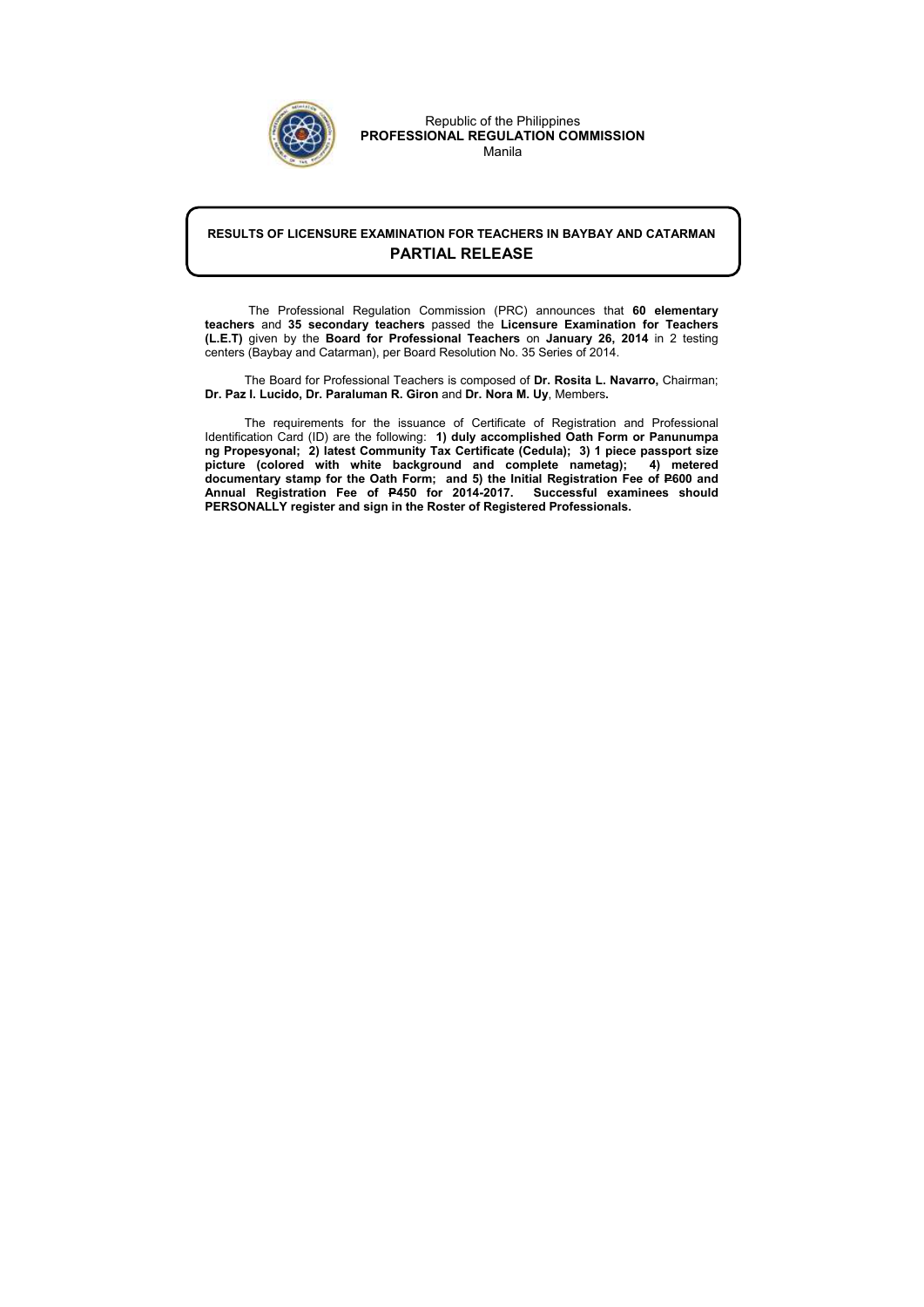Roll of Successful Examinees in the L.E.T. - ELEMENTARY (Baybay and Catarman) Held on JANUARY 26, 2014 Released on JUNE 9, 2014 **Page: 2 of 3** 

Seq. No. Name

 1 ABENDANIO, RICHEL BAJADO 2 ADORA, JOSE MARTIN ACEBRON 3 ALBINO, EDLYN BALADAD 4 AMBE, NELVA POLICARPIO 5 APDO, DONNABELLE FRANCIE ANIMOS 6 AÑONUEVO, ROSEMARIE ESIDERA 7 BARCENA, RUSTHIE BARRO 8 BULA, MARY ARIANE OPERARIO 9 CABALES, EVANGELINE LABASTIDA 10 CABREZA, ROSILA MASTELIRO 11 CABRITO, LAURA SEVILLA 12 CALAMBAS, JASON BARANDINO 13 CAPARROSO, GRACE PLUMA 14 CASTILLO, RANNIE MALANOG 15 CATUDAY, RUBY-ANN MUGAR 16 CINCO, VIVIENNE DECERY BILBAO 17 COQUILLA, STELLA MARIS TABON 18 CU, CRISTINA ANTIVO 19 DACUTANAN, JINKAY QUITAYEN 20 DAVID, MARIEGIL RIO 21 DELA TORRE, LOUELA NAZA 22 DENDERO, MANILYN LEPASANA 23 EVANGELISTA, EFFIE PAYOS 24 FLOCARENCIA, JUNILYN ANN BALDOSTAMO 25 FUGADO, CATLINE AFUNDAR 26 GANACE, ROWENA CALDERON 27 GARCIA, JENALYN SANDATAN 28 GERULDO, NOEL SUPILANAS 29 GIRAY, ANGELYN ACUIN 30 GREFALDEO, MARIA LOURDES CABUELLO 31 HILVANO, RONALD FABILLAR 32 IGAY, CRISPINA ANIBAN 33 JORE, JOEMAR MEJOS 34 LABANDERO, MARICEL BORINAGA 35 LAPUGOT, KARLA SOCORRO<br>36 LEGATUB, MA ANA ALBOS LEGATUB, MA ANA ALBOS 37 LENTEJAS, BRYAN JAMES TOMAMAK 38 LIWANAG, SHIELA BORJA 39 LOBESTO, JESSA VALEN 40 LOBOS, MARIANITA SIERVO 41 LUCERO, AGNES LAMBINO 42 MAMULANG, GINA SAGADAL 43 MANRIQUE, ARIEL ACEBUCHE 44 MEDORANDA, MADELYN CARBONERA 45 MORALLOS, CECILIA DAMIAR 46 MOSENDE, MARIA CRISTABELLE ABAS 47 NACIONALES, AIVY BONAYOG 48 NEBRIDA, JONA NORDAN 49 NUEVA, BUENAVENTURA DIAZ 50 NUÑEZ, AMALIA ABAWAG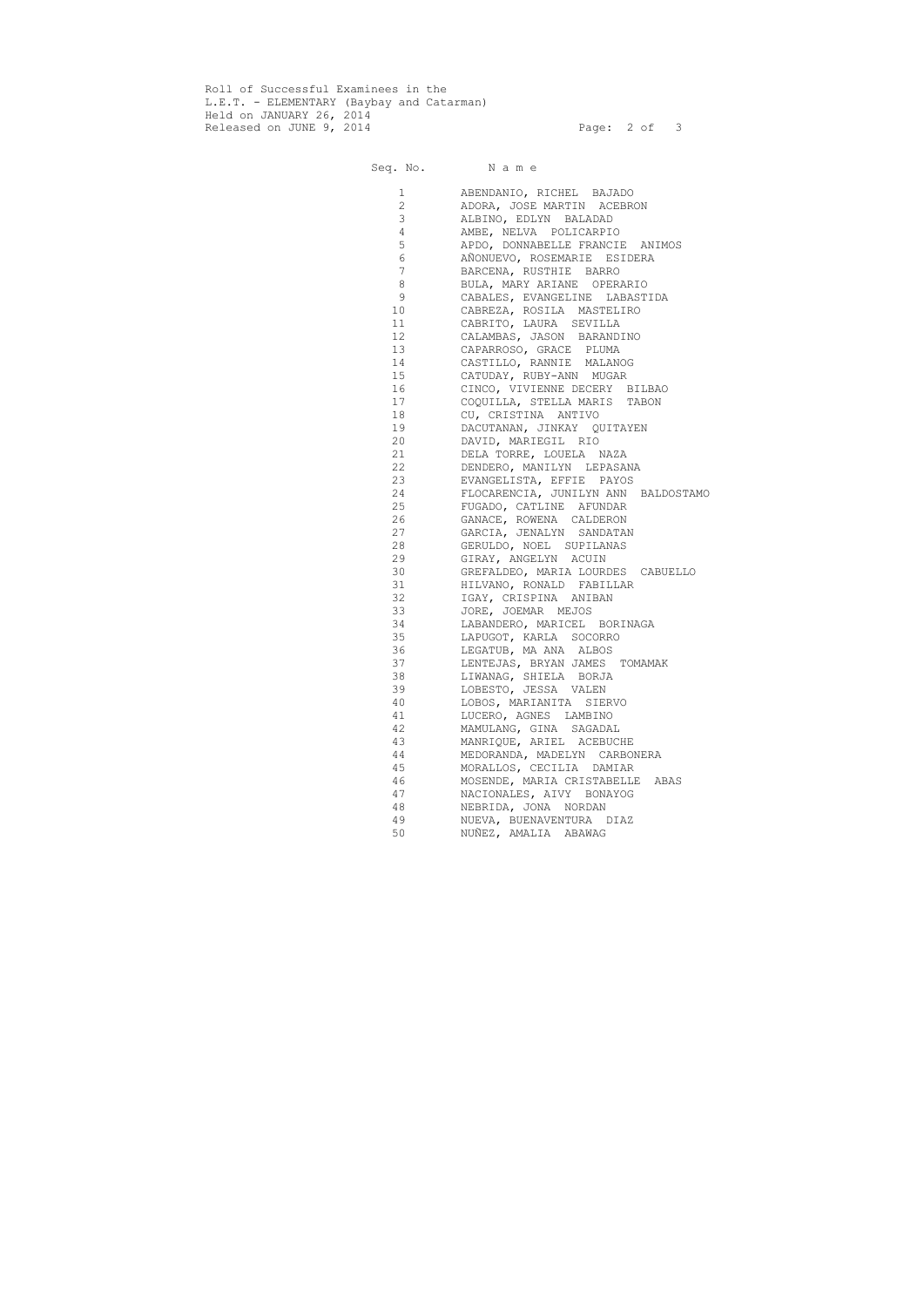Roll of Successful Examinees in the L.E.T. - ELEMENTARY (Baybay and Catarman) Held on JANUARY 26, 2014 Released on JUNE 9, 2014 **Page: 3 of 3** 

Seq. No. Name 51 OCHEA, MARK ANTHONY ESCOBAL<br>52 PEDILLAGA, CARMELITA LOBOS PEDILLAGA, CARMELITA LOBOS 53 POSO, LEIZLY ACEBUCHE 54 RUBENECIA, ARNILYN ORTAZO 55 SALAZAR, MARICOR BALUNDO 56 SALEM, MARK ZAMORAS 57 SURIO, MARY ANN SAGONOY 58 TAGROS, MA SOL AMARANTO<br>59 TENEDERO, JOY TEPACE 59 TENEDERO, JOY TEPACE<br>60 YAON, SILKHEY JUL NGC YAON, SILKHEY JUL NGOHO NOTHING FOLLOWS----------------------